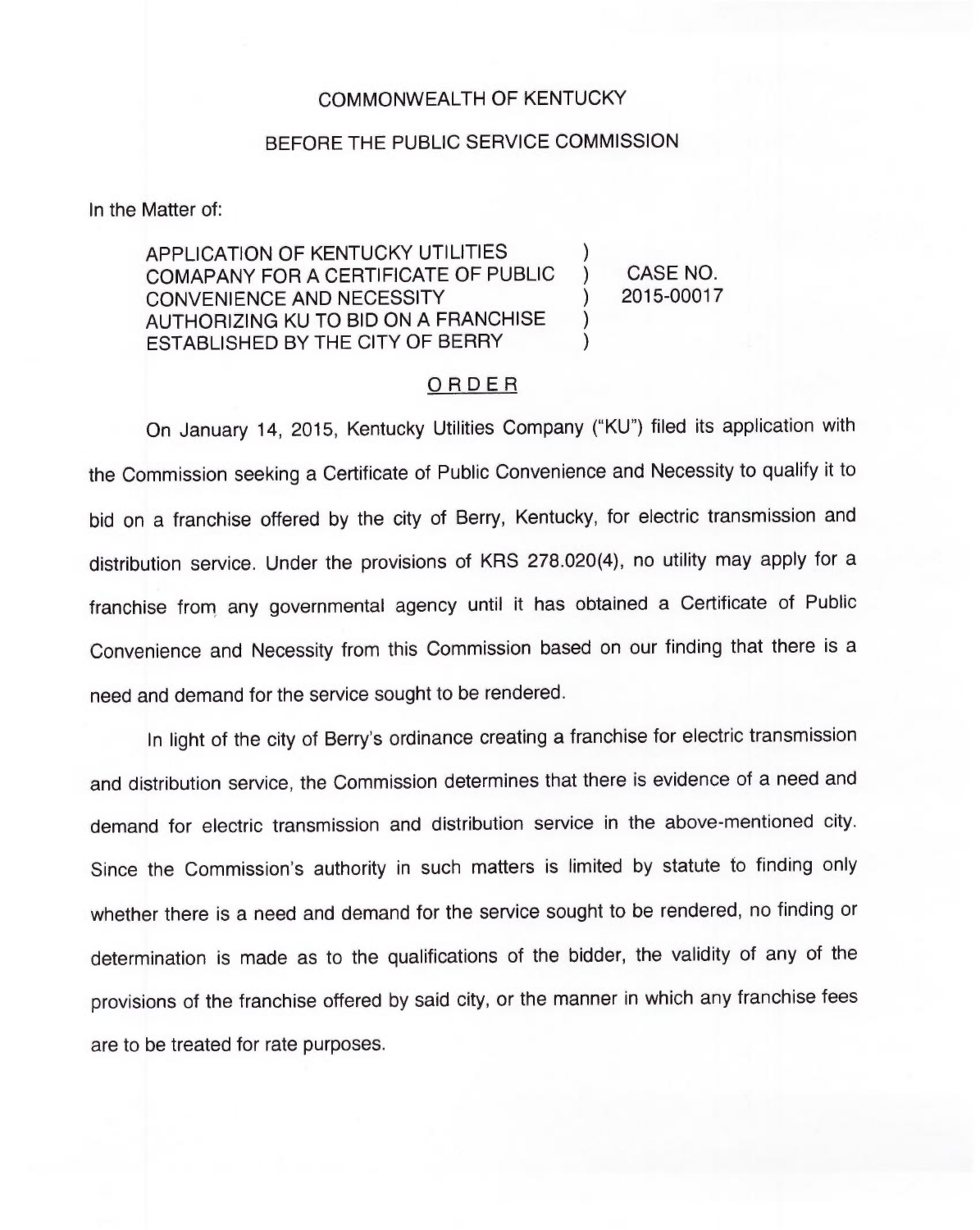IT IS THEREFORE ORDERED that:

KU is granted a Certificate of Public Convenience and Necessity that 1. authorizes it to bid on a franchise offered by the city of Berry, Kentucky, for electric transmission and distribution service.

2. If KU is not the successful bidder, KU shall, within ten days of the award of the franchise at issue, file with the Commission a written notice stating that KU was not the successful bidder.

3. If KU is the successful bidder, KU shall, within ten days of the award of the franchise at issue, file with the Commission a copy of the executed franchise agreement and a statement disclosing the amount of the initial franchise fee.

4. If KU is the successful bidder, KU shall, within ten days of an increase or decrease in the amount of the initial franchise fee set forth in the franchise agreement, file with the Commission documentation setting forth the revised fee.

5. Any documents filed pursuant to ordering paragraphs 2, 3, or 4 of this Order shall reference the number of this case and shall be electronically submitted via the Commission's electronic Tariff Filing System.

6. This Order shall not be construed as granting a Certificate of Public Convenience and Necessity to construct utility facilities in said city.

ATTES Executive Director

By the Commission ENTERED JAN 23 205 KENTUCKY PUBLIC SERVICE COMMISSION

Case No. 2015-00017